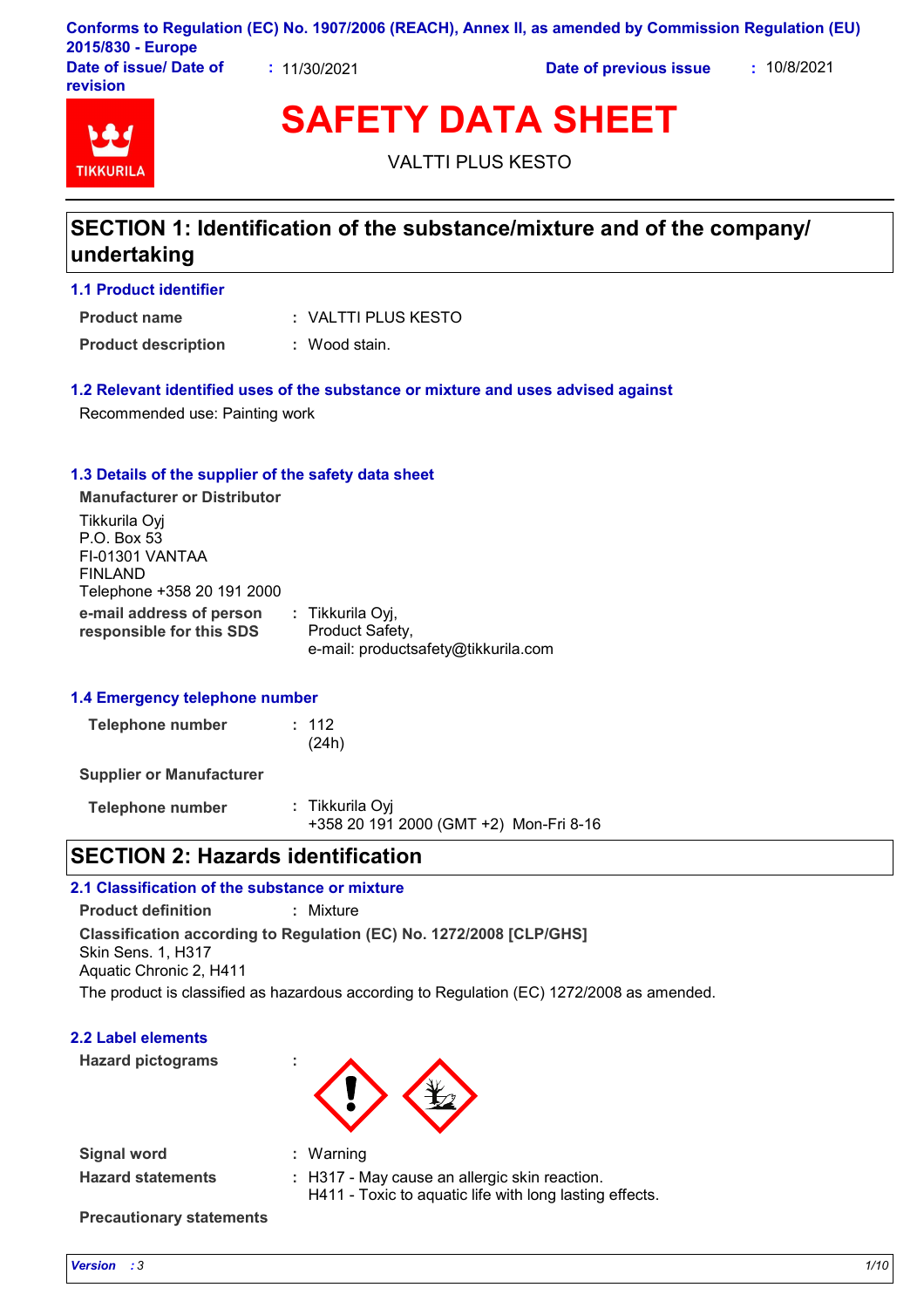| Date of issue/Date of revision        | 30.11.2021 Date of previous issue                                                                                                                                                                        | 08.10.2021. | <b>VALTTI PLUS KESTO</b>                                                                                                                                              |
|---------------------------------------|----------------------------------------------------------------------------------------------------------------------------------------------------------------------------------------------------------|-------------|-----------------------------------------------------------------------------------------------------------------------------------------------------------------------|
| General                               | : P101 - If medical advice is needed, have product container or label at hand.<br>P102 - Keep out of reach of children.                                                                                  |             |                                                                                                                                                                       |
| <b>Prevention</b>                     | $\therefore$ $\overline{P280}$ - Wear protective gloves.<br>P271 - Use only outdoors or in a well-ventilated area.<br>P273 - Avoid release to the environment.                                           |             |                                                                                                                                                                       |
| <b>Response</b>                       | : P302 + P352 - IF ON SKIN: Wash with plenty of soap and water.                                                                                                                                          |             |                                                                                                                                                                       |
| <b>Storage</b>                        | : Not applicable.                                                                                                                                                                                        |             |                                                                                                                                                                       |
| <b>Disposal</b>                       | : Not applicable.                                                                                                                                                                                        |             |                                                                                                                                                                       |
| <b>Hazardous ingredients</b>          | : 2-octyl-2H-isothiazol-3-one (OIT)                                                                                                                                                                      |             |                                                                                                                                                                       |
| <b>Supplemental label</b><br>elements | : Warning! Hazardous respirable droplets may be formed when sprayed. Do not<br>breathe spray or mist. Contains small amounts of sensitizing substances:<br>2H-isothiazol-3-one (3:1) (C(M)IT/MIT (3:1)). |             | adipohydrazide, 3-iodo-2-propynyl butylcarbamate (IPBC), 1,2-benzisothiazol-3(2H)<br>-one (BIT), reaction mass of 5-chloro-2-methyl-2H-isothiazol-3-one and 2-methyl- |
|                                       |                                                                                                                                                                                                          |             |                                                                                                                                                                       |

**Treated articles**

This product contains a biocidal product for the preservation of the product during storage. Contains C(M)IT/MIT (3:1). Wear protective gloves.

## **2.3 Other hazards**

**Other hazards which do : not result in classification** : None known.

## **SECTION 3: Composition/information on ingredients**

|                                                                                                                              |                                                               |               | <b>Classification</b>                                                                                                                                                                                                                                                                               |              |
|------------------------------------------------------------------------------------------------------------------------------|---------------------------------------------------------------|---------------|-----------------------------------------------------------------------------------------------------------------------------------------------------------------------------------------------------------------------------------------------------------------------------------------------------|--------------|
| <b>Product/ingredient</b><br>name                                                                                            | <b>Identifiers</b>                                            | $\frac{9}{6}$ | <b>Regulation (EC) No.</b><br>1272/2008 [CLP]                                                                                                                                                                                                                                                       | <b>Notes</b> |
| 3-iodo-2-propynyl butylcarbamate<br>(IPBC)                                                                                   | REACH #: 01-2120762115-60<br>EC: 259-627-5<br>CAS: 55406-53-6 | <1            | Acute Tox. 4, H302<br>Acute Tox. 3, H331<br>Eye Dam. 1, H318<br>Skin Sens. 1, H317<br>STOT RE 1, H372 (larynx)<br>Aquatic Acute 1, H400 (M=10)<br>Aquatic Chronic 1, H410 (M=1)                                                                                                                     |              |
| adipohydrazide                                                                                                               | EC: 213-999-5<br>CAS: 1071-93-8                               | $≤0.3$        | Skin Sens. 1, H317<br>Aquatic Chronic 2, H411                                                                                                                                                                                                                                                       |              |
| 2-octyl-2H-isothiazol-3-one (OIT)                                                                                            | EC: 247-761-7<br>CAS: 26530-20-1<br>Index: 613-112-00-5       | ≤0.083        | Acute Tox. 3, H301<br>Acute Tox. 3, H311<br>Acute Tox. 2, H330<br>Skin Corr. 1, H314<br>Eye Dam. 1, H318<br>Skin Sens. 1A, H317<br>Aquatic Acute 1, H400 (M=100)<br>Aquatic Chronic 1, H410 (M=100)                                                                                                 |              |
| 1,2-benzisothiazol-3(2H)-one (BIT)                                                                                           | EC: 220-120-9<br>CAS: 2634-33-5                               | < 0.05        | Acute Tox. 4, H302<br>Skin Irrit. 2, H315<br>Eye Dam. 1, H318<br>Skin Sens. 1, H317<br>Aquatic Acute 1, H400 (M=1)<br>Aquatic Chronic 2, H411                                                                                                                                                       |              |
| reaction mass of 5-chloro-2-methyl-<br>2H-isothiazol-3-one and 2-methyl-<br>2H-isothiazol-3-one (3:1) (C(M)IT/<br>MIT (3:1)) | CAS: 55965-84-9<br>Index: 613-167-00-5                        | < 0.0015      | Acute Tox. 3, H301<br>Acute Tox. 2, H310<br>Acute Tox. 2, H330<br>Skin Corr. 1C, H314<br>Eye Dam. 1, H318<br>Skin Sens. 1A, H317<br>Aquatic Acute 1, H400 (M=100)<br>Aquatic Chronic 1, H410 (M=100)<br><b>EUH071</b><br>See Section 16 for the full<br>text of the H statements<br>declared above. |              |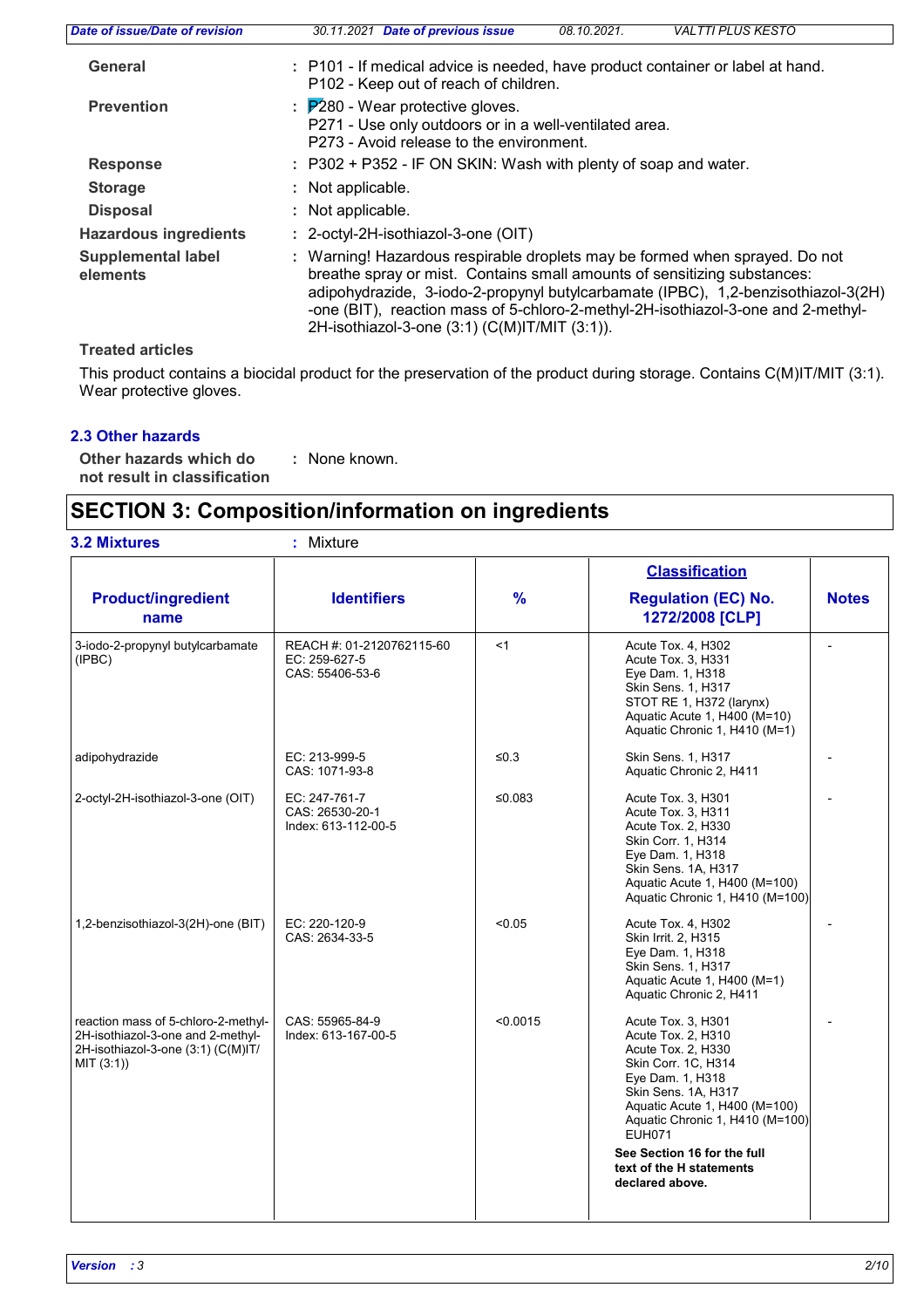| Date of issue/Date of revision | 30.11.2021 Date of previous issue | 08.10.2021. | <b>VALTTI PLUS KESTO</b> |
|--------------------------------|-----------------------------------|-------------|--------------------------|
|                                |                                   |             |                          |

There are no additional ingredients present which, within the current knowledge of the supplier, are classified and contribute to the classification of the substance and hence require reporting in this section.

There are no additional ingredients present which, within the current knowledge of the supplier and in the concentrations applicable, are classified as hazardous to health or the environment, are PBTs or vPvBs or have been assigned a workplace exposure limit and hence require reporting in this section.

Occupational exposure limits, if available, are listed in Section 8.

Notes, if applicable, refer to Notes given in Annex VI of 1272/2008/EC.

## **SECTION 4: First aid measures**

## **4.1 Description of first aid measures**

| General             | : In all cases of doubt, or when symptoms persist, seek medical attention. Show this<br>safety data sheet or label to the doctor if possible.                                                                                                          |
|---------------------|--------------------------------------------------------------------------------------------------------------------------------------------------------------------------------------------------------------------------------------------------------|
| Eye contact         | : Check for and remove any contact lenses. Immediately flush eyes with plenty of<br>lukewarm water, keeping eyelids open. Continue to rinse for at least 15 minutes.<br>Get medical attention if symptoms occur.                                       |
| <b>Inhalation</b>   | : Remove to fresh air. Keep person warm and at rest.                                                                                                                                                                                                   |
| <b>Skin contact</b> | : Remove contaminated clothing and shoes. Wash skin thoroughly with soap and<br>water or use recognized skin cleanser. Do NOT use solvents or thinners. Get<br>medical attention if symptoms occur.                                                    |
| Ingestion           | : If accidentally swallowed rinse the mouth with plenty of water (only if the person is<br>conscious) and obtain immediate medical attention. Remove to fresh air and keep<br>at rest in a position comfortable for breathing. Do NOT induce vomiting. |

## **4.2 Most important symptoms and effects, both acute and delayed**

May cause an allergic skin reaction.

See Section 11 for more detailed information on health effects and symptoms.

## **4.3 Indication of any immediate medical attention and special treatment needed**

None.

## **SECTION 5: Firefighting measures**

| 5.1 Extinguishing media           |                                                                                                                                                        |
|-----------------------------------|--------------------------------------------------------------------------------------------------------------------------------------------------------|
| Suitable extinguishing<br>media   | : Use an extinguishing agent suitable for the surrounding fire. Recommended:<br>Alcohol resistant foam, CO <sub>2</sub> , powders or water spray/mist. |
| Unsuitable extinguishing<br>media | Do not use a direct water jet that could spread the fire.                                                                                              |

## **5.2 Special hazards arising from the substance or mixture**

| Hazards from the<br>substance or mixture                 | : This product is not classified as flammable. Fire will produce dense black smoke.<br>Exposure to decomposition products may cause a health hazard.                                                                                             |
|----------------------------------------------------------|--------------------------------------------------------------------------------------------------------------------------------------------------------------------------------------------------------------------------------------------------|
| <b>Hazardous combustion</b><br>products                  | : When exposed to high temperatures, hazardous decomposition products may be<br>produced, such as carbon monoxide and dioxide, smoke, oxides of nitrogen etc.                                                                                    |
| 5.3 Advice for firefighters                              |                                                                                                                                                                                                                                                  |
| <b>Special protective actions</b><br>for fire-fighters   | : Use water spray to keep fire-exposed containers cool. This material is hazardous to<br>aquatic organisms. Fire water contaminated with this material must be contained<br>and prevented from being discharged to any waterway, sewer or drain. |
| <b>Special protective</b><br>equipment for fire-fighters | : Fire-fighters should wear appropriate protective equipment and self-contained<br>breathing apparatus (SCBA) with a full face-piece operated in positive pressure<br>mode.                                                                      |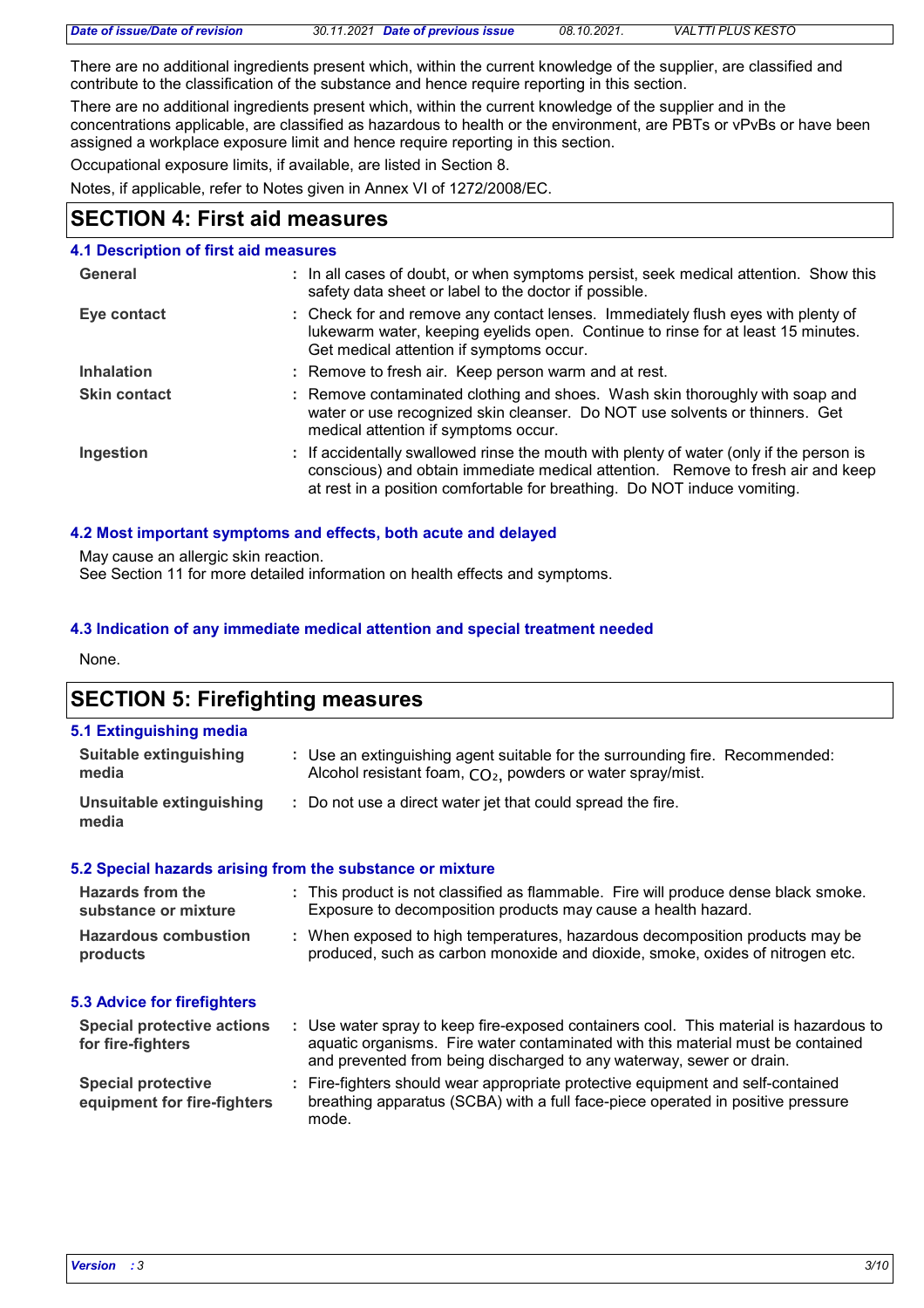## **SECTION 6: Accidental release measures**

| <b>6.1 Personal precautions,</b><br>protective equipment and<br>emergency procedures | : Provide adequate ventilation. Avoid breathing vapor or mist. Avoid direct skin<br>contact with product. See Section 8 for information on appropriate personal<br>protective equipment.                                                                                 |
|--------------------------------------------------------------------------------------|--------------------------------------------------------------------------------------------------------------------------------------------------------------------------------------------------------------------------------------------------------------------------|
| <b>6.2 Environmental</b><br><b>precautions</b>                                       | : Hazardous to aquatic environment. Do not allow to enter drains, water courses or<br>soil.                                                                                                                                                                              |
| 6.3 Methods and materials<br>for containment and<br>cleaning up                      | : Contain and collect spillage with non-combustible, absorbent material e.g. sand,<br>earth, vermiculite or diatomaceous earth and place in container for disposal<br>according to local regulations. Preferably clean with water or detergent. Avoid using<br>solvents. |
| 6.4 Reference to other<br><b>sections</b>                                            | : See Section 1 for emergency contact information.<br>See Section 13 for additional waste treatment information.                                                                                                                                                         |

## **SECTION 7: Handling and storage**

| <b>7.1 Precautions for safe</b><br>handling                                   | : Avoid contact with skin and eyes. Avoid breathing vapor. Avoid inhalation of dust<br>from sanding. See Section 8 for information on appropriate personal protective<br>equipment. Eating, drinking and smoking should be prohibited in areas where this<br>material is handled and stored. Wash hands before breaks and immediately after<br>handling the product. Avoid release to the environment.                                         |
|-------------------------------------------------------------------------------|------------------------------------------------------------------------------------------------------------------------------------------------------------------------------------------------------------------------------------------------------------------------------------------------------------------------------------------------------------------------------------------------------------------------------------------------|
| <b>7.2 Conditions for safe</b><br>storage, including any<br>incompatibilities | : Store in original container protected from direct sunlight in a dry, cool and well-<br>ventilated area, away from incompatible materials (see Section 10) and food and<br>drink. Keep container tightly closed. Containers that have been opened must be<br>carefully resealed and kept upright to prevent leakage. Recommended storage<br>temperature is +5°C +25°C. Do not allow to freeze. Store in accordance with local<br>regulations. |
| 7.3 Specific end use(s)                                                       | : None.                                                                                                                                                                                                                                                                                                                                                                                                                                        |

## **SECTION 8: Exposure controls/personal protection**

#### **8.1 Control parameters**

No exposure limit value known. **Occupational exposure limits**

**Recommended monitoring**  If this product contains ingredients with exposure limits, personal, workplace **: procedures** atmosphere or biological monitoring may be required to determine the effectiveness of the ventilation or other control measures and/or the necessity to use respiratory protective equipment.

**DNELs/DMELs**

No DNELs/DMELs available.

**PNECs**

No PNECs available.

#### **8.2 Exposure controls**

#### **Appropriate engineering controls**

Provide adequate ventilation. Where reasonably practicable, this should be achieved by the use of local exhaust ventilation and good general extraction. If these are not sufficient to maintain concentrations of particulates and solvent vapors below the OEL, suitable respiratory protection must be worn (see Personal protection). Comply with the health and safety at work laws.

#### **Individual protection measures**

**Eye/face protection :** Use safety eyewear designed to protect against splash of liquids (EN166).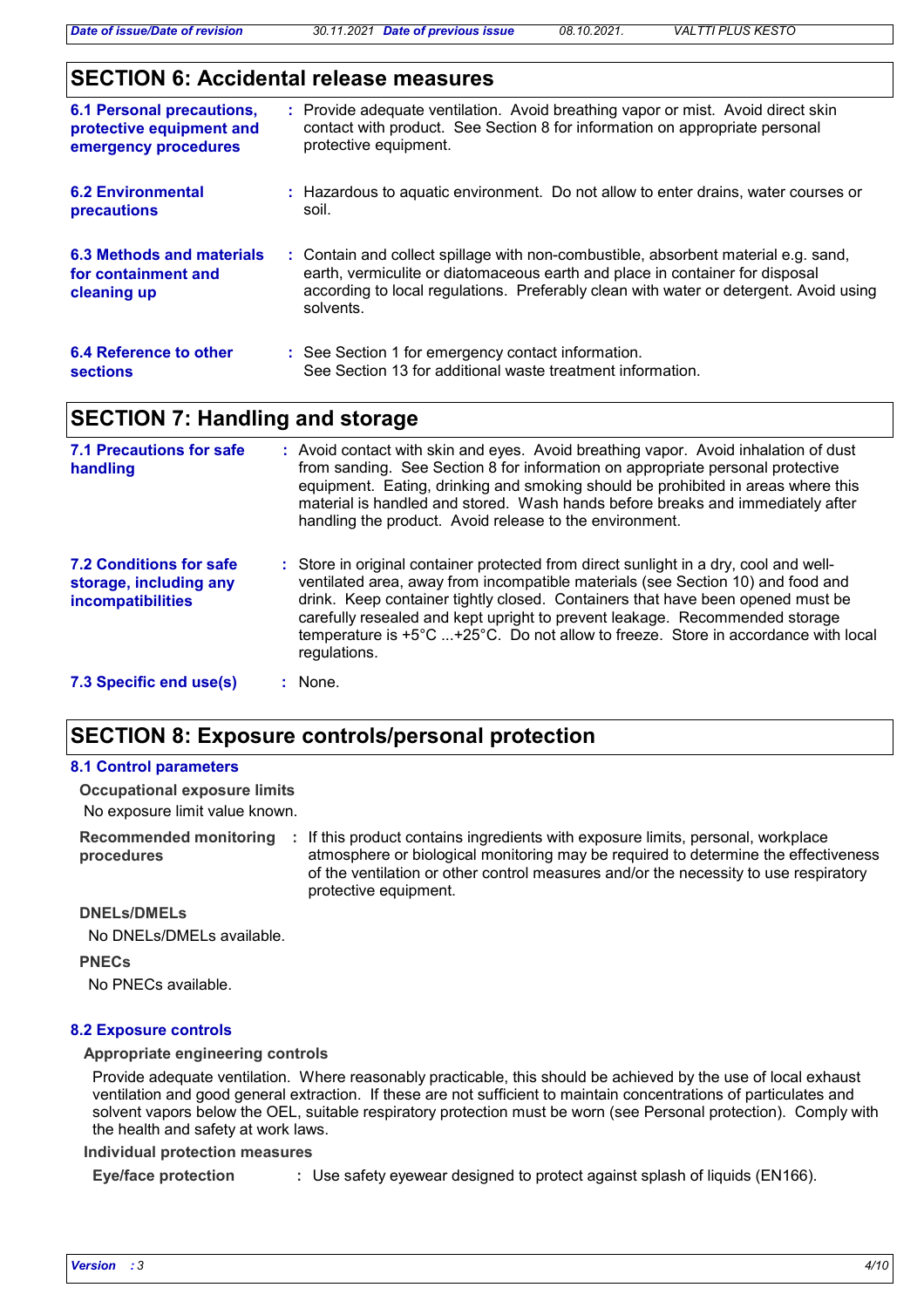| Date of issue/Date of revision            | <b>VALTTI PLUS KESTO</b><br>30.11.2021 Date of previous issue<br>08.10.2021.                                                                                                                                                                                                                                                                                                                                                 |
|-------------------------------------------|------------------------------------------------------------------------------------------------------------------------------------------------------------------------------------------------------------------------------------------------------------------------------------------------------------------------------------------------------------------------------------------------------------------------------|
| <b>Hand protection</b>                    | : Always wear approved protective gloves against chemicals. Gloves should be<br>replaced regularly and if there is any sign of damage to the glove material. The<br>instructions and information provided by the glove manufacturer on use, storage,<br>maintenance and replacement must be followed.<br>Recommended glove material (EN374):<br>> 8 hours (breakthrough time): nitrile rubber<br>Not recommended: PVA gloves |
| <b>Skin protection</b>                    | : Wear suitable protective clothing.                                                                                                                                                                                                                                                                                                                                                                                         |
| <b>Respiratory protection</b>             | : Wear a half mask or full face respirator with gas and vapor filter A and dust filter P2<br>during sanding (EN140:1998, EN405:2001). During continuous and long-term work<br>the use of motor-driven or air-fed respirators is recommended (EN12941:1998).<br>Be sure to use an approved/certified respirator or equivalent. Check that mask fits<br>tightly and change filter regularly.                                   |
| <b>Environmental exposure</b><br>controls | : For information regarding environmental protection measures, please refer to<br>section 13 for waste handling, section 7 for handling and storage and section 1.2<br>for relevant identified uses of the substance or mixture and uses advised against.                                                                                                                                                                    |

## **SECTION 9: Physical and chemical properties**

| 9.1 Information on basic physical and chemical properties                         |                                                                                        |
|-----------------------------------------------------------------------------------|----------------------------------------------------------------------------------------|
| <b>Appearance</b>                                                                 |                                                                                        |
| <b>Physical state</b>                                                             | Liquid.                                                                                |
| Color                                                                             | Various                                                                                |
| Odor                                                                              | : Mild.                                                                                |
| <b>Odor threshold</b>                                                             | Not relevant for the hazard assessment of the product.                                 |
| pH                                                                                | Not relevant for the hazard assessment of the product.                                 |
| <b>Melting point/freezing point</b><br>Initial boiling point and<br>boiling range | $0^{\circ}$ C (water)<br>$: 100^{\circ}$ C (water)                                     |
| <b>Flash point</b>                                                                | : $>100 °C$                                                                            |
| <b>Evaporation rate</b><br><b>Flammability (solid, gas)</b>                       | Not relevant due to the nature of the product.<br>Not applicable. Product is a liquid. |
| <b>Upper/lower flammability or</b><br>explosive limits                            | : No flammable ingredients present.                                                    |
| <b>Vapor pressure</b>                                                             | : 3.2 kPa [room temperature] (water)                                                   |
| <b>Vapor density</b>                                                              | Not relevant for the hazard assessment of the product.                                 |
| <b>Density</b>                                                                    | 1.04 $g/cm3$                                                                           |
| Solubility(ies)                                                                   | Miscible in water.                                                                     |
| Partition coefficient: n-octanol/ : Not applicable.<br>water                      |                                                                                        |
| <b>Auto-ignition temperature</b>                                                  | : Not relevant due to the nature of the product.                                       |
| <b>Decomposition temperature</b>                                                  | : Not relevant for the hazard assessment of the product.                               |
| <b>Viscosity</b>                                                                  | : Not relevant for the hazard assessment of the product.                               |
| <b>Explosive properties</b>                                                       | No explosive ingredients present.                                                      |
| <b>Oxidizing properties</b>                                                       | No oxidizing ingredients present.                                                      |
| <b>Particle characteristics</b>                                                   |                                                                                        |
| <b>Median particle size</b>                                                       | Not applicable.                                                                        |
| 9.2 Other information                                                             |                                                                                        |

No additional information.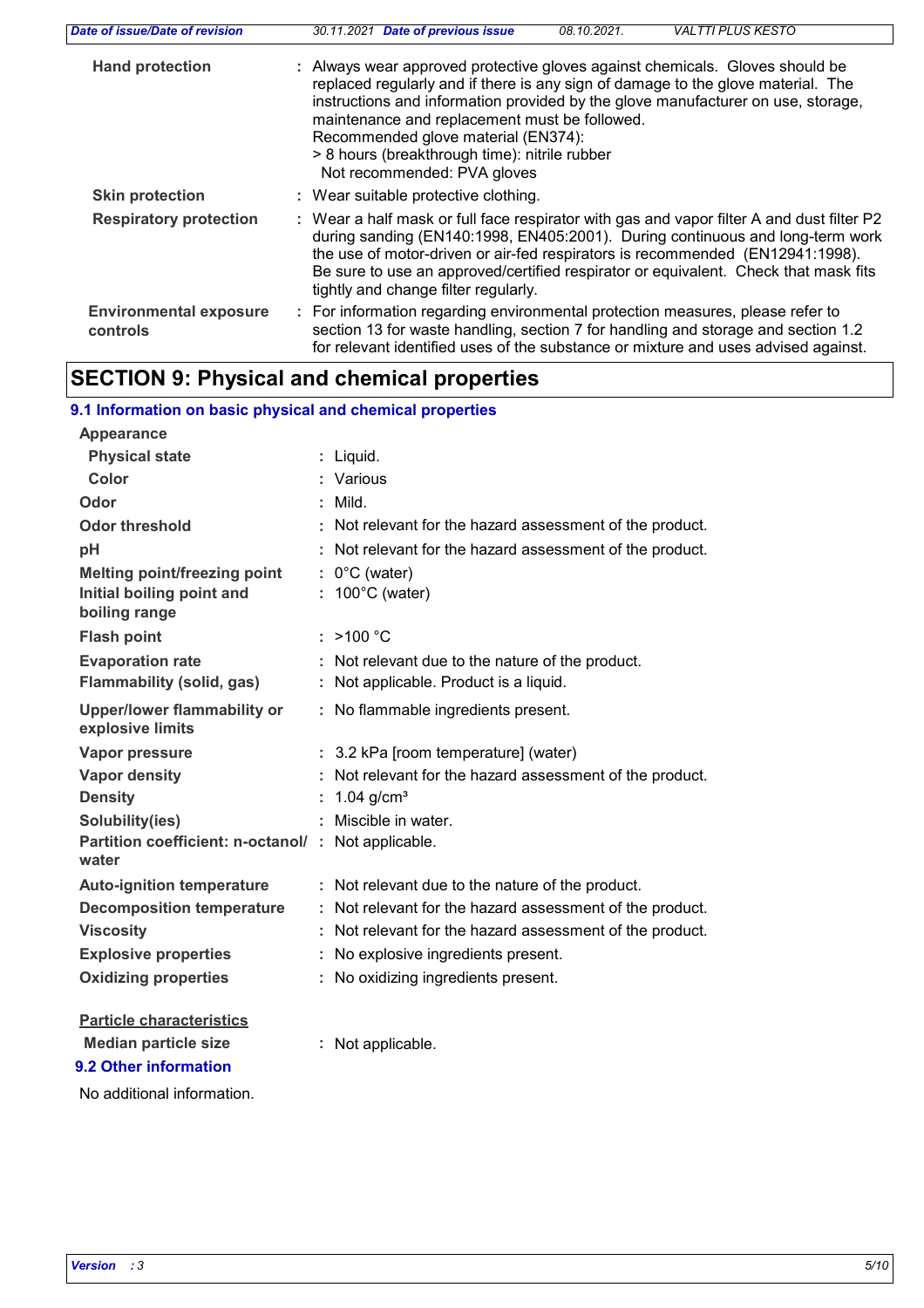| <b>SECTION 10: Stability and reactivity</b>     |                                                                                                                                                               |  |  |
|-------------------------------------------------|---------------------------------------------------------------------------------------------------------------------------------------------------------------|--|--|
| <b>10.1 Reactivity</b>                          | : See Section 10.5.                                                                                                                                           |  |  |
| <b>10.2 Chemical stability</b>                  | : Stable under recommended storage and handling conditions (see Section 7).                                                                                   |  |  |
| 10.3 Possibility of<br>hazardous reactions      | : Under normal conditions of storage and use, hazardous reactions will not occur.                                                                             |  |  |
| <b>10.4 Conditions to avoid</b>                 | : Avoid extreme heat and freezing.                                                                                                                            |  |  |
| 10.5 Incompatible materials                     | : Keep away from the following materials to prevent strong exothermic reactions:<br>oxidizing agents<br>strong acids<br>strong alkalis                        |  |  |
| <b>10.6 Hazardous</b><br>decomposition products | : When exposed to high temperatures, hazardous decomposition products may be<br>produced, such as carbon monoxide and dioxide, smoke, oxides of nitrogen etc. |  |  |

## **SECTION 11: Toxicological information**

#### **11.1 Information on toxicological effects**

There is no testdata available on the product itself.

The product is classified as hazardous according to Regulation (EC) 1272/2008 as amended.

Long term exposure by inhalation may cause respiratory tract irritation. Prolonged or repeated contact can defat the skin and lead to irritation, cracking and/or dermatitis.

#### **Acute toxicity**

| <b>Product/ingredient name</b>       | <b>Result</b>       | <b>Species</b> | <b>Dose</b> | <b>Exposure</b> |
|--------------------------------------|---------------------|----------------|-------------|-----------------|
| 2-octyl-2H-isothiazol-3-one<br>(OIT) | <b>ILD50 Dermal</b> | Rabbit         | 690 mg/kg   |                 |
|                                      | ILD50 Oral          | Rat            | 550 mg/kg   |                 |

Not classified.

**Irritation/Corrosion**

Not classified.

**Sensitization**

May cause an allergic skin reaction.

The product contains sensitizing substances mentioned in sections 2 and 3.

**Mutagenicity**

Not classified.

**Carcinogenicity**

Not classified.

**Reproductive toxicity**

Not classified.

**Teratogenicity**

Not classified.

**Specific target organ toxicity (single exposure)**

Not classified.

**Specific target organ toxicity (repeated exposure)**

Not classified.

**Aspiration hazard**

Not classified.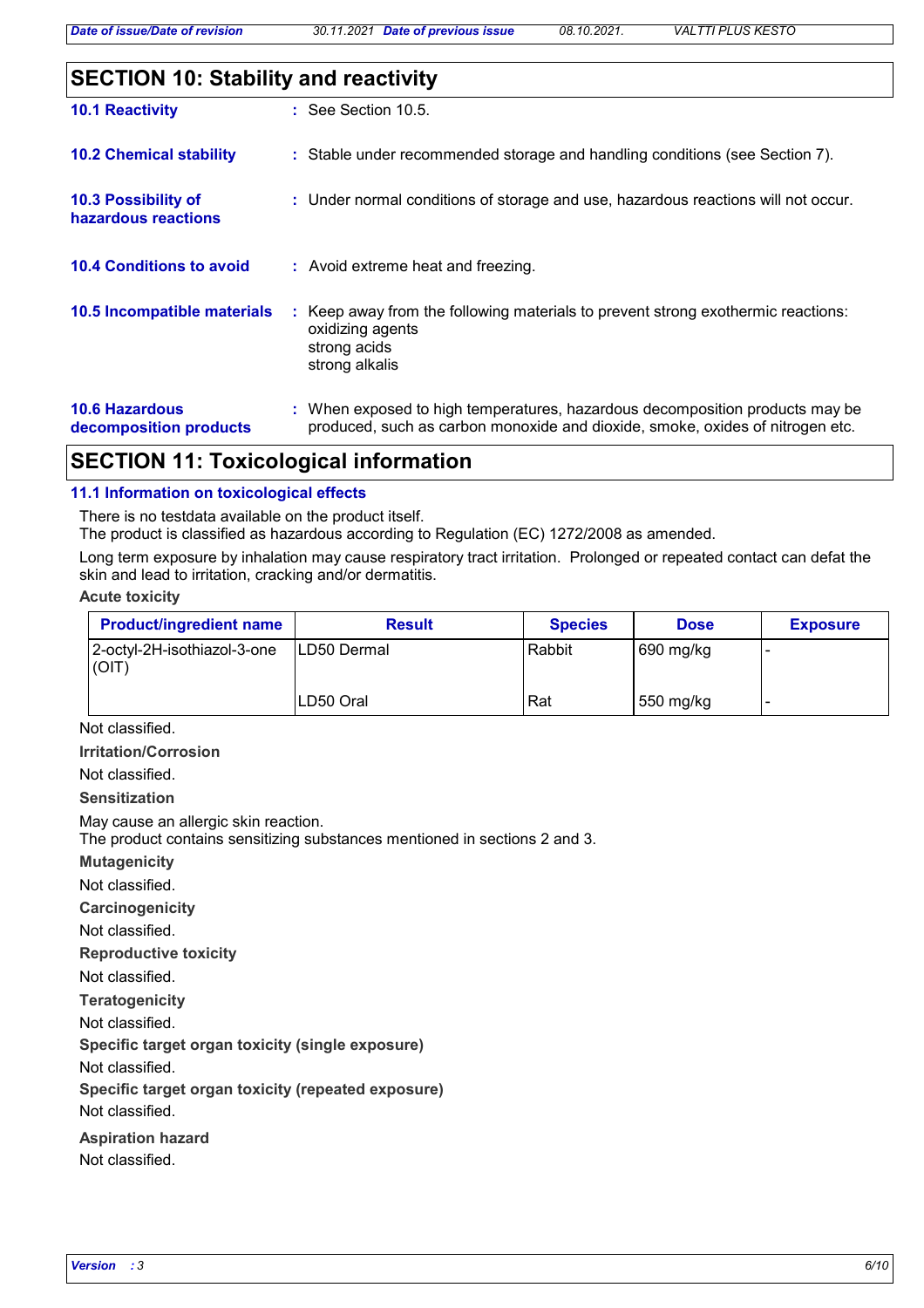## **SECTION 12: Ecological information**

Ecological testing has not been conducted on this product. Do not allow to enter drains, water courses or soil.

The product is classified as environmetally hazardous according to Regulation (EC) 1272/2008. Toxic to aquatic life with long lasting effects.

#### **12.1 Toxicity**

| <b>Product/ingredient name</b>             | <b>Result</b>          | <b>Species</b>               | <b>Exposure</b> |
|--------------------------------------------|------------------------|------------------------------|-----------------|
| 3-iodo-2-propynyl<br>butylcarbamate (IPBC) | EC50 0.053 mg/l        | Algae                        | 72 hours        |
|                                            | EC50 0.16 mg/l         | Daphnia                      | 48 hours        |
|                                            | LC50 0.067 mg/l        | Fish                         | 96 hours        |
|                                            | NOEC 0.05 mg/l         | Daphnia - Daphnia magna      | 21 days         |
| adipohydrazide                             | Chronic EC50 9.19 mg/l | Algae                        | 96 hours        |
| 2-octyl-2H-isothiazol-3-one<br>(OIT)       | EC50 0.32 mg/l         | Daphnia - Daphnia magna      | 48 hours        |
|                                            | LC50 0.047 mg/l        | Fish - Oncorhynchus mykiss   | 96 hours        |
| 1,2-benzisothiazol-3(2H)-<br>one (BIT)     | Acute EC50 0.36 mg/l   | Algae - Skeletonema costatum | 72 hours        |
|                                            | Acute LC50 0.74 mg/l   | Fish                         | 96 hours        |

## **12.2 Persistence and**

## **degradability**

| <b>Product/ingredient name</b>                                                                                                       | <b>Aquatic half-life</b> | <b>Photolysis</b> | <b>Biodegradability</b> |
|--------------------------------------------------------------------------------------------------------------------------------------|--------------------------|-------------------|-------------------------|
| reaction mass of 5-chloro-<br>2-methyl-2H-isothiazol-<br>3-one and 2-methyl-2H-<br>isothiazol-3-one $(3:1)$ $(C(M))$<br>IT/MIT (3:1) |                          |                   | Readily                 |

#### **12.3 Bioaccumulative potential**

| <b>Product/ingredient name</b>       | $\mathsf{LogP}_\mathsf{ow}$ | <b>Bioconcentration factor</b><br><b>IBCF1</b> | <b>Potential</b> |
|--------------------------------------|-----------------------------|------------------------------------------------|------------------|
| 2-octyl-2H-isothiazol-3-one<br>(OIT) | 2.45                        |                                                | low              |

## **12.4 Mobility in soil**

| Soil/water partition<br>coefficient (K <sub>oc</sub> ) | : Not available. |
|--------------------------------------------------------|------------------|
| <b>Mobility</b>                                        | : Not available. |

## **12.5 Results of PBT and vPvB assessment**

This mixture does not contain any substances that are assessed to be a PBT or a vPvB.

#### **12.6 Other adverse effects :**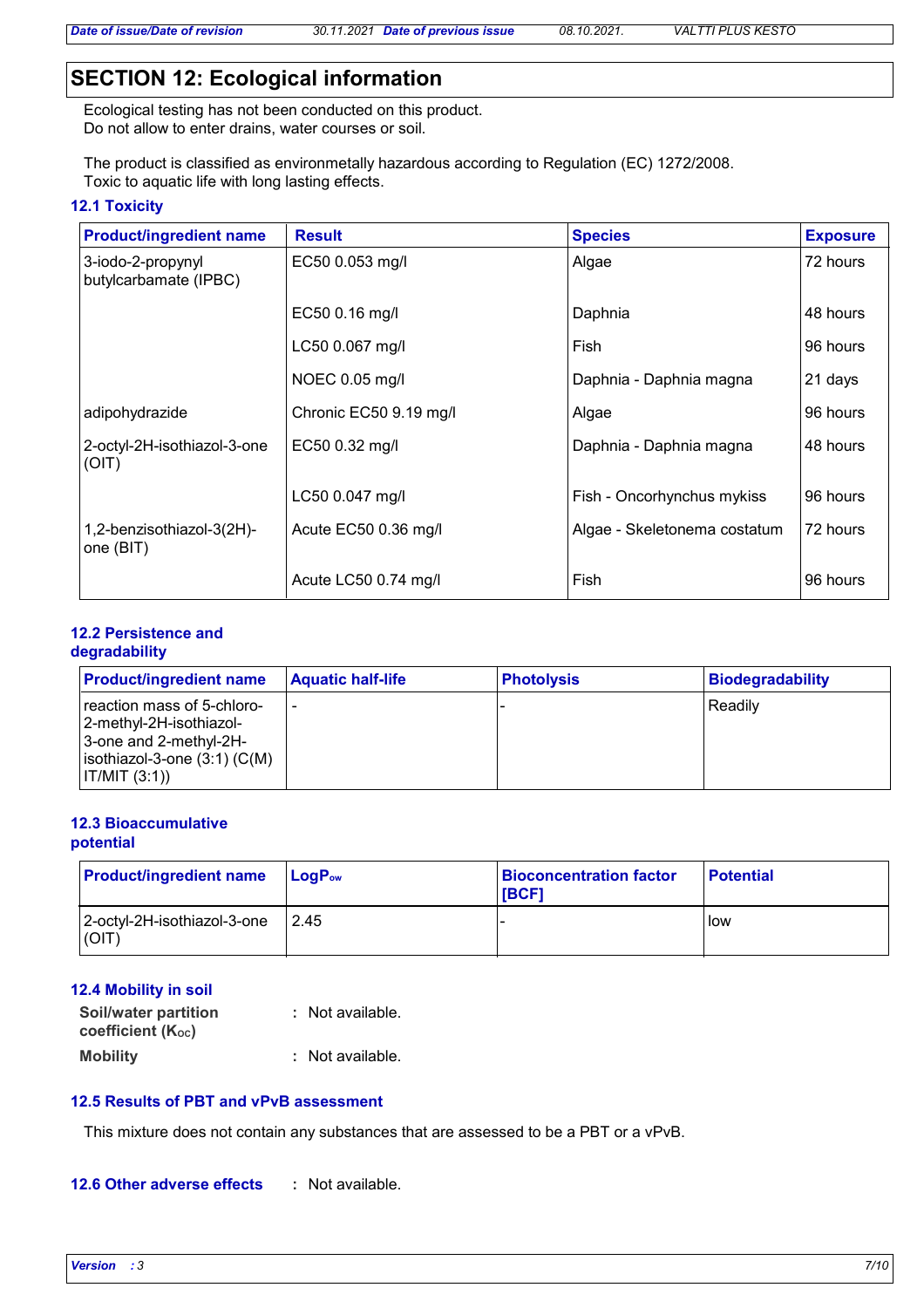## **SECTION 13: Disposal considerations**

#### **13.1 Waste treatment methods**

#### **Product**

```
Methods of disposal :
```
Remove as much product as possible from the tools before cleaning. Gather residues into waste containers. Liquid residue and cleaning liquids are hazardous waste and must not be emptied into drains or sewage system, but handled in accordance with national regulations. Product residues should be left at special companies which have permission for gathering this kind of wastes.

#### **European waste catalogue (EWC)**

| Waste code | <b>Waste designation</b>                                                          |
|------------|-----------------------------------------------------------------------------------|
| $1080111*$ | waste paint and varnish containing organic solvents or other hazardous substances |

If this product is mixed with other wastes, the original waste product code may no longer apply and the appropriate code should be assigned. For further information, contact your local waste authority.

#### **Packaging**

**Methods of disposal :**

Empty packaging should be disposed of in accordance with national regulations.

**Special precautions :** No additional information.

## **SECTION 14: Transport information**

|                                                | <b>ADR/RID</b>                                                                                               | <b>IMDG</b>                                                                                                         | <b>IATA</b>                                                                                                         |
|------------------------------------------------|--------------------------------------------------------------------------------------------------------------|---------------------------------------------------------------------------------------------------------------------|---------------------------------------------------------------------------------------------------------------------|
| 14.1 UN number                                 | <b>UN3082</b>                                                                                                | <b>UN3082</b>                                                                                                       | <b>UN3082</b>                                                                                                       |
| 14.2 UN proper<br>shipping name                | ENVIRONMENTALLY<br><b>HAZARDOUS</b><br>SUBSTANCE,<br>LIQUID, N.O.S.<br>(3-iodo-2-propynyl<br>butylcarbamate) | <b>ENVIRONMENTALLY</b><br><b>HAZARDOUS</b><br>SUBSTANCE,<br>LIQUID, N.O.S.<br>(3-iodo-2-propynyl<br>butylcarbamate) | <b>ENVIRONMENTALLY</b><br><b>HAZARDOUS</b><br>SUBSTANCE,<br>LIQUID, N.O.S.<br>(3-iodo-2-propynyl<br>butylcarbamate) |
| <b>14.3 Transport</b><br>hazard class(es)      | 9                                                                                                            | 9                                                                                                                   | 9                                                                                                                   |
| 14.4 Packing<br>group                          | Ш                                                                                                            | Ш                                                                                                                   | Ш                                                                                                                   |
| 14.5<br><b>Environmental</b><br><b>hazards</b> | Yes.                                                                                                         | Yes.                                                                                                                | Yes.                                                                                                                |

## **Additional information**

| <b>ADR/RID</b>                              | : This product is not regulated as a dangerous good when transported in sizes of ≤5 L<br>or $\leq$ 5 kg, provided the packagings meet the general provisions of 4.1.1.1, 4.1.1.2<br>and 4.1.1.4 to 4.1.1.8.        |
|---------------------------------------------|--------------------------------------------------------------------------------------------------------------------------------------------------------------------------------------------------------------------|
| <b>IMDG</b>                                 | : This product is not regulated as a dangerous good when transported in sizes of $\leq 5$ L<br>or $\leq$ 5 kg, provided the packagings meet the general provisions of 4.1.1.1, 4.1.1.2<br>and 4.1.1.4 to 4.1.1.8.  |
| <b>IATA</b>                                 | : This product is not regulated as a dangerous good when transported in sizes of $\leq 5$ L<br>or $\leq$ 5 kg, provided the packagings meet the general provisions of 5.0.2.4.1,<br>5.0.2.6.1.1 and 5.0.2.8.       |
| <b>14.6 Special precautions for</b><br>user | : Transport within user's premises: always transport in closed containers that are<br>upright and secure. Ensure that persons transporting the product know what to do in<br>the event of an accident or spillage. |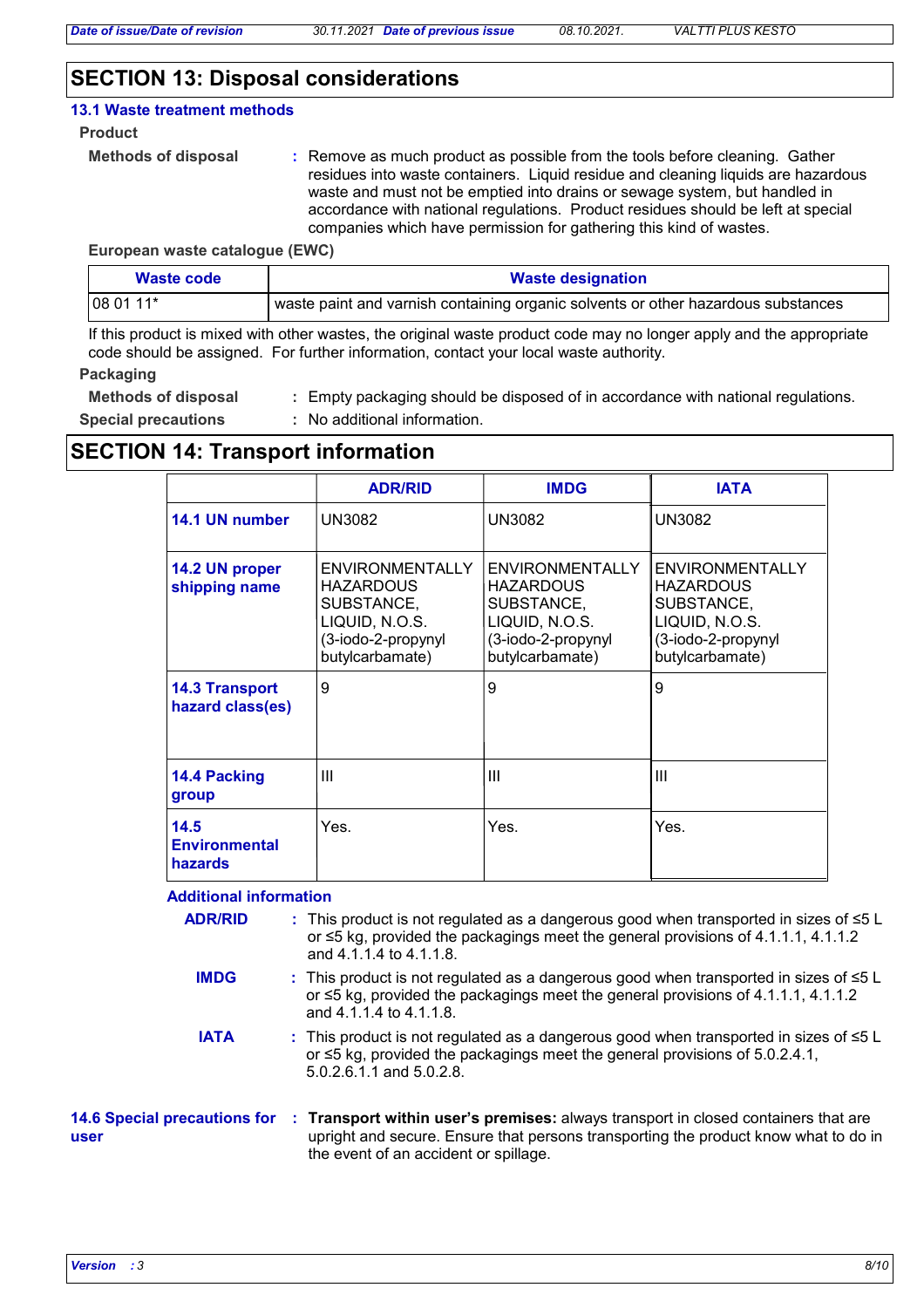*Date of issue/Date of revision 30.11.2021 Date of previous issue 08.10.2021. VALTTI PLUS KESTO*

**:** Not available.

| <b>14.7 Transport in bulk</b> |  |
|-------------------------------|--|
| according to IMO              |  |
| <b>instruments</b>            |  |

## **SECTION 15: Regulatory information**

|                                                                         |                                                                                                                                                                                                                                                                                                                                                                                                              | 15.1 Safety, health and environmental regulations/legislation specific for the substance or mixture                                                                                                                                                                                                                                                                                                                                                                                                  |
|-------------------------------------------------------------------------|--------------------------------------------------------------------------------------------------------------------------------------------------------------------------------------------------------------------------------------------------------------------------------------------------------------------------------------------------------------------------------------------------------------|------------------------------------------------------------------------------------------------------------------------------------------------------------------------------------------------------------------------------------------------------------------------------------------------------------------------------------------------------------------------------------------------------------------------------------------------------------------------------------------------------|
| EU Regulation (EC) No. 1907/2006 (REACH)<br><b>Other EU regulations</b> |                                                                                                                                                                                                                                                                                                                                                                                                              |                                                                                                                                                                                                                                                                                                                                                                                                                                                                                                      |
| <b>Europe inventory</b>                                                 | : At least one component is not listed.                                                                                                                                                                                                                                                                                                                                                                      |                                                                                                                                                                                                                                                                                                                                                                                                                                                                                                      |
| <b>Persistent Organic Pollutants</b>                                    |                                                                                                                                                                                                                                                                                                                                                                                                              |                                                                                                                                                                                                                                                                                                                                                                                                                                                                                                      |
| Not listed.                                                             |                                                                                                                                                                                                                                                                                                                                                                                                              |                                                                                                                                                                                                                                                                                                                                                                                                                                                                                                      |
| <b>VOC Directive</b>                                                    | : This product is in scope of Directive 2004/42/CE.                                                                                                                                                                                                                                                                                                                                                          |                                                                                                                                                                                                                                                                                                                                                                                                                                                                                                      |
| <b>15.2 Chemical Safety</b><br><b>Assessment</b>                        | required.                                                                                                                                                                                                                                                                                                                                                                                                    | : This product contains substances for which Chemical Safety Assessments are still                                                                                                                                                                                                                                                                                                                                                                                                                   |
| <b>SECTION 16: Other information</b>                                    |                                                                                                                                                                                                                                                                                                                                                                                                              |                                                                                                                                                                                                                                                                                                                                                                                                                                                                                                      |
|                                                                         | $\nabla$ Indicates information that has changed from previously issued version.                                                                                                                                                                                                                                                                                                                              |                                                                                                                                                                                                                                                                                                                                                                                                                                                                                                      |
| <b>Abbreviations and</b><br>acronyms                                    | $:$ ATE = Acute Toxicity Estimate<br>1272/2008]<br><b>DMEL = Derived Minimal Effect Level</b><br>DNEL = Derived No Effect Level<br>PBT = Persistent, Bioaccumulative and Toxic<br><b>PNEC = Predicted No Effect Concentration</b><br><b>RRN = REACH Registration Number</b>                                                                                                                                  | CLP = Classification, Labelling and Packaging Regulation [Regulation (EC) No.<br>EUH statement = CLP-specific Hazard statement<br>vPvB = Very Persistent and Very Bioaccumulative                                                                                                                                                                                                                                                                                                                    |
|                                                                         |                                                                                                                                                                                                                                                                                                                                                                                                              | Procedure used to derive the classification according to Regulation (EC) No. 1272/2008 [CLP/GHS]                                                                                                                                                                                                                                                                                                                                                                                                     |
|                                                                         | <b>Classification</b>                                                                                                                                                                                                                                                                                                                                                                                        | <b>Justification</b>                                                                                                                                                                                                                                                                                                                                                                                                                                                                                 |
| Skin Sens. 1, H317<br>Aquatic Chronic 2, H411                           |                                                                                                                                                                                                                                                                                                                                                                                                              | <b>Calculation method</b><br><b>Calculation method</b>                                                                                                                                                                                                                                                                                                                                                                                                                                               |
| Full text of abbreviated H<br>statements                                | Toxic if swallowed.<br>: H301<br>H302<br>Harmful if swallowed.<br>H310<br>Fatal in contact with skin.<br>H311<br>Toxic in contact with skin.<br>H330<br>Fatal if inhaled.<br>H331<br>Toxic if inhaled.<br>H314<br>H318<br>Causes serious eye damage.<br>H315<br>Causes skin irritation.<br>H317<br>H372<br>H400<br>Very toxic to aquatic life.<br>H410<br>H411<br>EUH071 Corrosive to the respiratory tract. | Causes severe skin burns and eye damage.<br>May cause an allergic skin reaction.<br>Causes damage to organs through prolonged or repeated exposure.<br>Very toxic to aquatic life with long lasting effects.<br>Toxic to aquatic life with long lasting effects.                                                                                                                                                                                                                                     |
| <b>Full text of classifications</b><br>[CLP/GHS]                        | $:$ Acute Tox. 2<br>Acute Tox. 3<br>Acute Tox. 4<br>Aquatic Acute 1<br>Aquatic Chronic 1<br><b>Aquatic Chronic 2</b><br>Eye Dam. 1<br>Skin Corr. 1<br>Skin Corr. 1C<br>Skin Irrit. 2<br>Skin Sens. 1<br>Skin Sens. 1A                                                                                                                                                                                        | <b>ACUTE TOXICITY - Category 2</b><br><b>ACUTE TOXICITY - Category 3</b><br><b>ACUTE TOXICITY - Category 4</b><br>AQUATIC HAZARD (ACUTE) - Category 1<br>AQUATIC HAZARD (LONG-TERM) - Category 1<br>AQUATIC HAZARD (LONG-TERM) - Category 2<br>SERIOUS EYE DAMAGE/ EYE IRRITATION - Category 1<br>SKIN CORROSION/IRRITATION - Category 1<br>SKIN CORROSION/IRRITATION - Category 1C<br>SKIN CORROSION/IRRITATION - Category 2<br>SKIN SENSITIZATION - Category 1<br>SKIN SENSITIZATION - Category 1A |